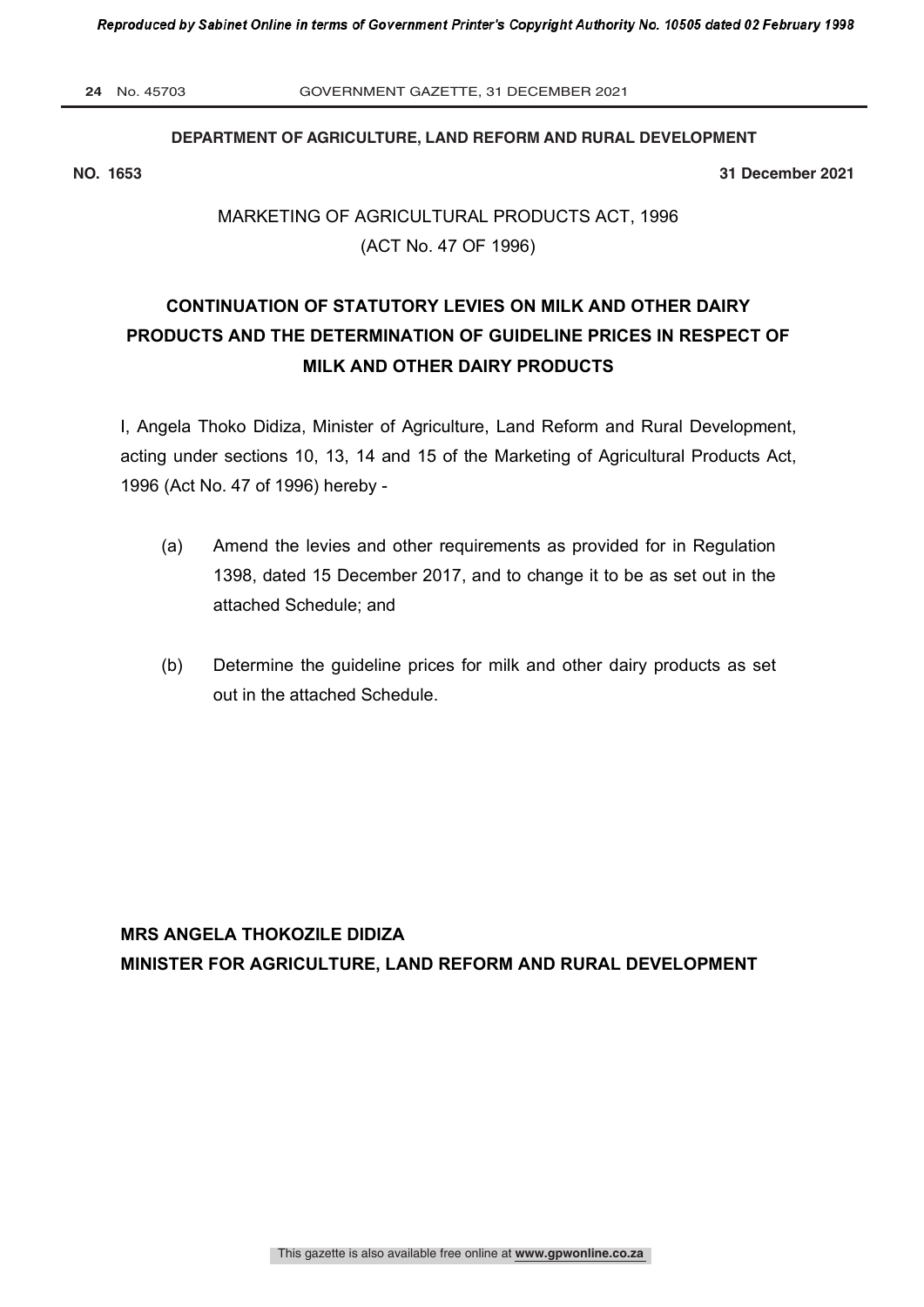# **SCHEDULE**

# 1. Definitions

In this Schedule any word or expression to which a meaning has been assigned in the Act shall have that meaning, unless the context otherwise indicates -

**"consumers**" means the end users of milk;

**"milk producer**" means a person that produces milk by the milking of cows, goats or sheep;

**"retailers"** means persons that sell milk directly to consumers; and

**"the Act"** means the Marketing of Agricultural Products Act, 1996 (Act 47 of 1996), as amended.

2. The products subject to the levies and the levies are as follows:

| <b>Customs Tariff</b> | <b>Product Description</b>                          | Levy (Vat exclusive) |       |       |       |
|-----------------------|-----------------------------------------------------|----------------------|-------|-------|-------|
| <b>Classification</b> |                                                     | 2022                 | 2023  | 2024  | 2025  |
|                       |                                                     | c/kg                 | c/kq  | c/kg  | c/kg  |
| 04.01                 | Milk<br>cream, not concentrated<br>and<br>nor       | 1.71                 | 1.77  | 1.84  | 1.92  |
|                       | containing added sugar or other sweetening          |                      |       |       |       |
|                       | matter.                                             |                      |       |       |       |
| 04.02                 | Milk and cream, concentrated or containing          | 16.38                | 17.04 | 17.72 | 18.43 |
|                       | added sugar or other sweetening matter.             |                      |       |       |       |
| 04.03                 | Buttermilk, curdled milk and cream, yogurt,         | 6.17                 | 6.41  | 6.67  | 6.94  |
|                       | kephir, and other fermented or acidified milk       |                      |       |       |       |
|                       | and cream, whether or not concentrated or           |                      |       |       |       |
|                       | containing added sugar or other sweetening          |                      |       |       |       |
|                       | matter or flavoured or containing added fruits,     |                      |       |       |       |
|                       | nuts or cocoa.                                      |                      |       |       |       |
| 04.04                 | Whev.<br>whether<br>concentrated<br>not<br>or<br>or | 4.98                 | 5.19  | 5.39  | 5.60  |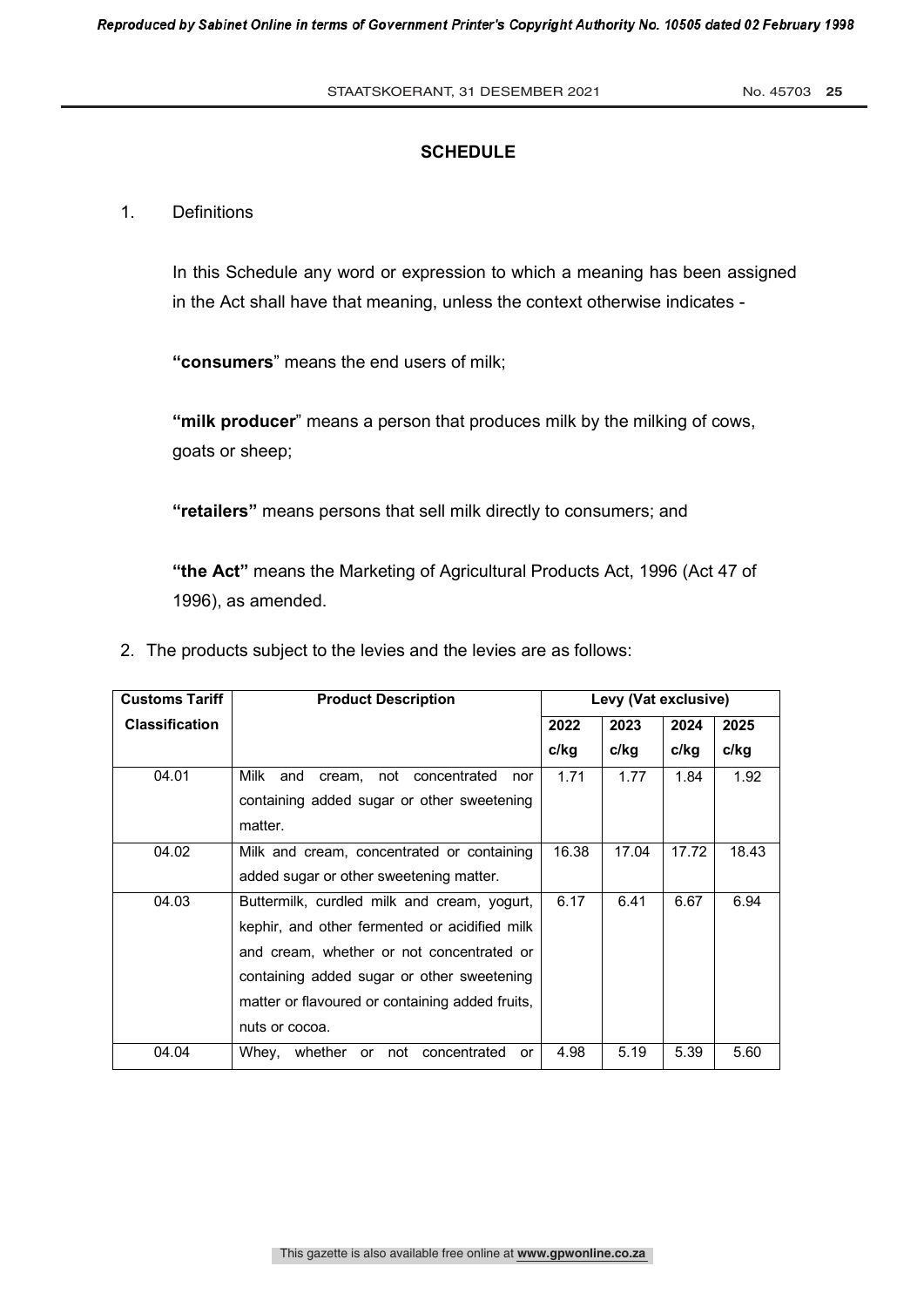|       | containing added sugar or other sweetening    |       |       |       |       |
|-------|-----------------------------------------------|-------|-------|-------|-------|
|       | matter; Products consisting of natural milk   |       |       |       |       |
|       | constituents, whether or not containing added |       |       |       |       |
|       | sugar or other sweetening<br>matter,<br>not   |       |       |       |       |
|       | elsewhere specified or included.              |       |       |       |       |
| 04.05 | Butter and other fats and oils derived from   | 17.59 | 18.29 | 19.03 | 19.78 |
|       | milk, dairy spreads.                          |       |       |       |       |
| 04.06 | Cheese and Curd.                              | 24.54 | 25.53 | 26.55 | 27.61 |

- 3. The levies set out under 2 shall be paid by:
	- a) Persons who buy raw (unprocessed) milk for the purpose of processing it or to use it to manufacture other products, or to sell it to persons located outside the jurisdiction of the Republic of South Africa, or to move it outside the jurisdiction of the Republic of South Africa;
	- b) Persons who import a product which is subject to a levy in terms of 2;
	- c) Persons who are milk producers and who process the raw (unprocessed) milk produced by them, or use it to manufacture other products, or who sell it to consumers, or who sell it to persons located outside the jurisdiction of the Republic of South Africa, or who move it outside the jurisdiction of the Republic of South Africa; and
	- d) Persons who sell raw (unprocessed) milk to retailers.
- 4. The levies set out under 2, shall be paid by the persons listed in 3 to Milk SA not later than 15 days after the month in which the actions that created the levy liability, took place.
- 5. The payment of levies shall be accompanied by the levy return form as prescribed by Milk SA. Payment and levy return forms shall –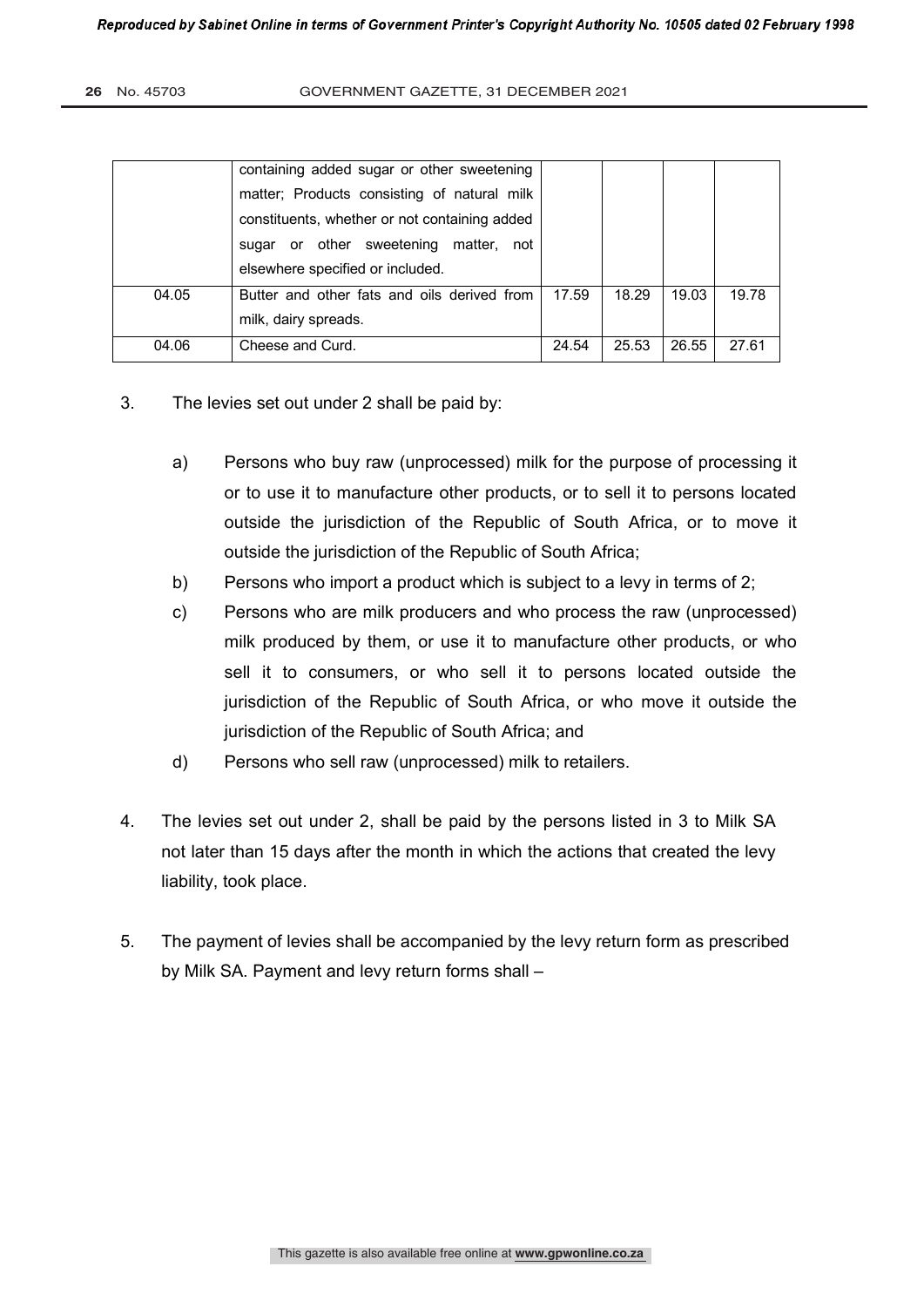### STAATSKOERANT, 31 DESEMBER 2021 No. 45703 27

(a) when forwarded by post, be addressed to:

 Milk SA PO Box 1961 Brooklyn Square 0075

(b) when delivered by hand, delivered to:

 Milk South Africa NPC Brooklyn Court Building B First Floor 361 Veale Street Nieuw Muckleneuk Brooklyn Pretoria 0181

(c) when paid electronically, should be made to:

 Milk SA ABSA Bank Acc. No. 405 895 6897 Branch: Brooklyn Code: 634 156

The return form can electronically be conveyed to Milk SA at:

admin@milksa.co.za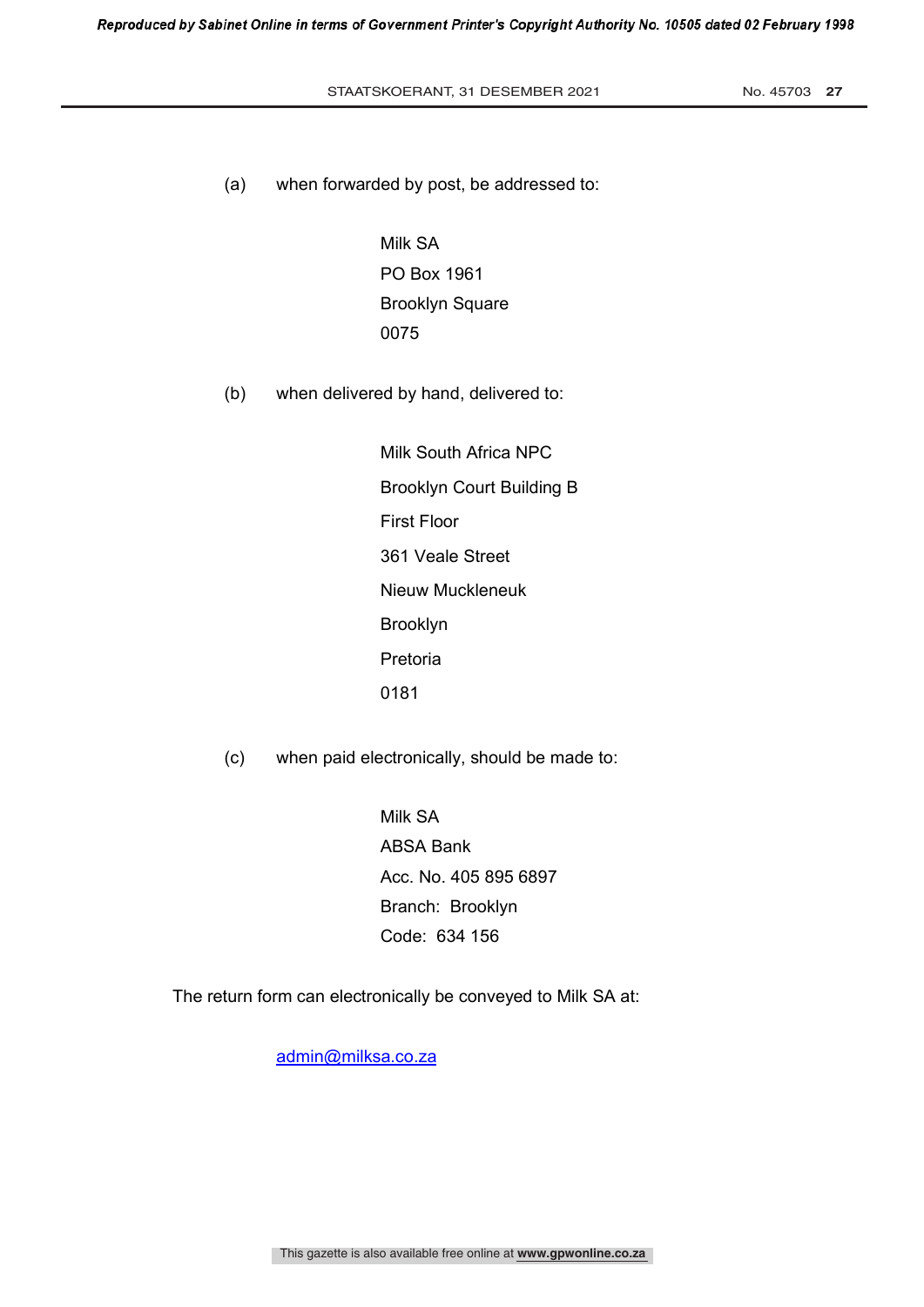- 6. The statutory measure described in this schedule shall
	- (a) apply within the geographic area of the Republic of South Africa; and
	- (b) come into operation on 1 January 2022 and shall lapse on 31 December 2025.
- 7. The purpose of the levies set out under 2, is to finance actions that are necessary to further, in respect of the dairy industry, the objectives set out in section 2(2) of the Act and it is as follows:
	- a) Consumer Education

From a national point of view and to promote the viability of the dairy industry, consumers should be informed of the health and nutritional advantage of milk and other dairy products. Informed consumers will not only contribute to the national well-being in respect of nutrition and health, but especially also to the viability and sound development of the dairy industry. The education will be conducted in such a way that it will not erode the marketing activities of any firm in the dairy industry that are aimed at differentiating its products from that of competitors.

# b) Improvement of the quality of milk and other dairy products

From a nutritional and health point of view, milk and dairy products have important roles to play in the national household. In order to protect the integrity of milk and other dairy products, consumer interest and fair competition, the promotion of compliance of these products with the compositional, food safety and metrology standards are required. Also, work must be conducted to deal with amendments of these standards, the creation of new standards in light of, for example,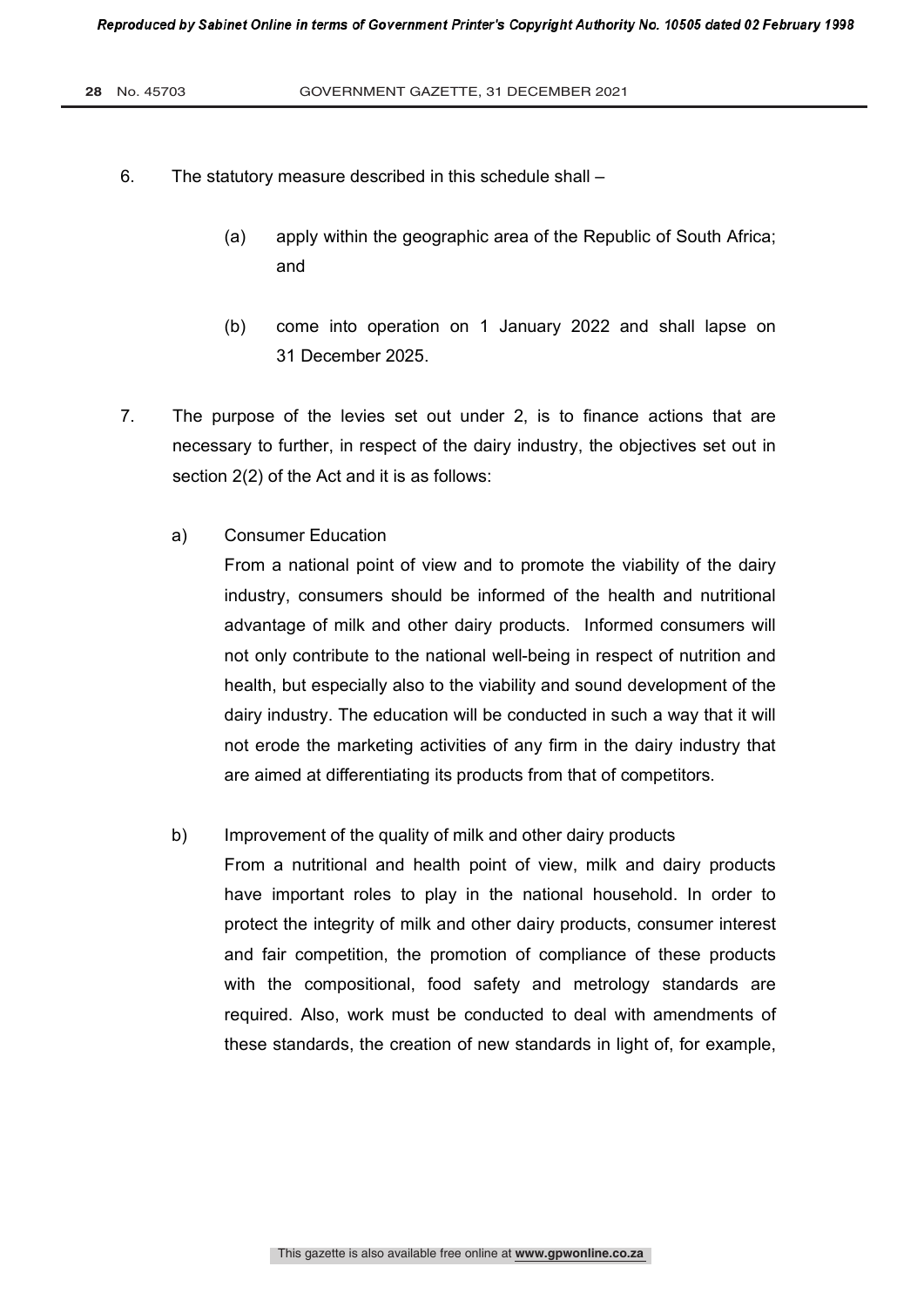technological developments and the work of Codex, as well as voluntary standards to which references are made in the legal standards. The abovementioned actions are important issues in respect of the viability of the dairy industry and the growth of the markets for the products concerned.

c) Empowerment of previously disadvantaged individuals The activities consist of support to Black enterprise development in the dairy industry.

The Black dairy enterprise development activities are managed by the Transformation Manager of Milk SA and in respect of it, the following:

- It consists of support for black enterprises in the dairy industry based on analysis of the factors that limit the development of the enterprises concerned;
- The support is in terms of a holistic approach which recognises that success in the dairy industry is also dependent on factors outside the control of the individual enterprises. As a result, Milk SA also facilitates support for the enterprises concerned from bodies in public and private sectors such as input suppliers and other parties in the value chain; and
- The support which Milk SA provides to black enterprises includes the provision of cows, electricity, milking equipment, dairy animal health services, feed, assistance to meet the legal and regulatory requirements applicable to the dairy industry, to obtain skills and knowledge required, as well as to establish pastures.
- d) Research and Development

The objective is to promote research and development that is functional in respect of the strategic direction of the South African dairy industry, namely to improve the competitiveness of the dairy industry, broadening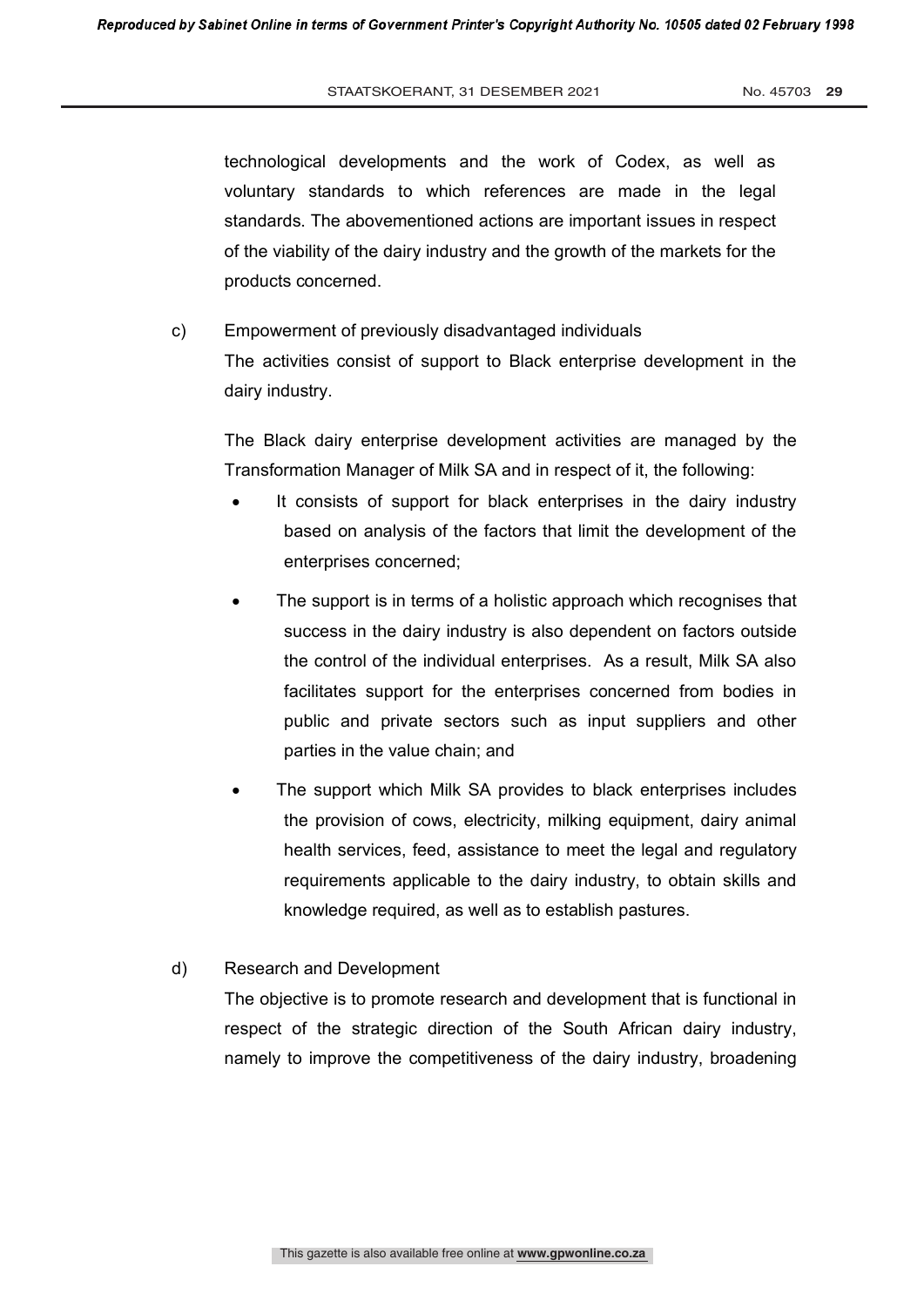the market for dairy products and empowerment of previously disadvantaged individuals.

Environmental issues are of increasing importance and require research and interaction with international bodies and different government departments, as well as interaction between members of the South African dairy industry, in order to deal with environmental issues of collective importance.

The fields of knowledge relevant to the dairy industry are especially the fields in respect of soil, plants, dairy animals, milk and other dairy products, environmental issues and production, processing and manufacturing technologies.

Milk SA takes actions that promote coordination between research institutions, research that is functional in respect of the strategic direction of the South African dairy industry and the practical application of local and international research results and development by the South African dairy industry. These actions are taken in consultation with government research institutions and other research institutions.

# e) Industry Information

Statistical information and other information regarding the dairy industry in South Africa and internationally and analysis of such information are required to promote market access in respect of the dairy industry, the efficiency of marketing of milk and other dairy products, and the viability of the dairy industry. The information regarding the dairy industry and the analysis thereof make market signals visible for role players in the industry which is a prerequisite for the effective functioning of markets and the prevention of the wasteful use of national resources. Also, it provides information required by Government institutions and contributes significantly to the achievement of the relevant objectives of the Act.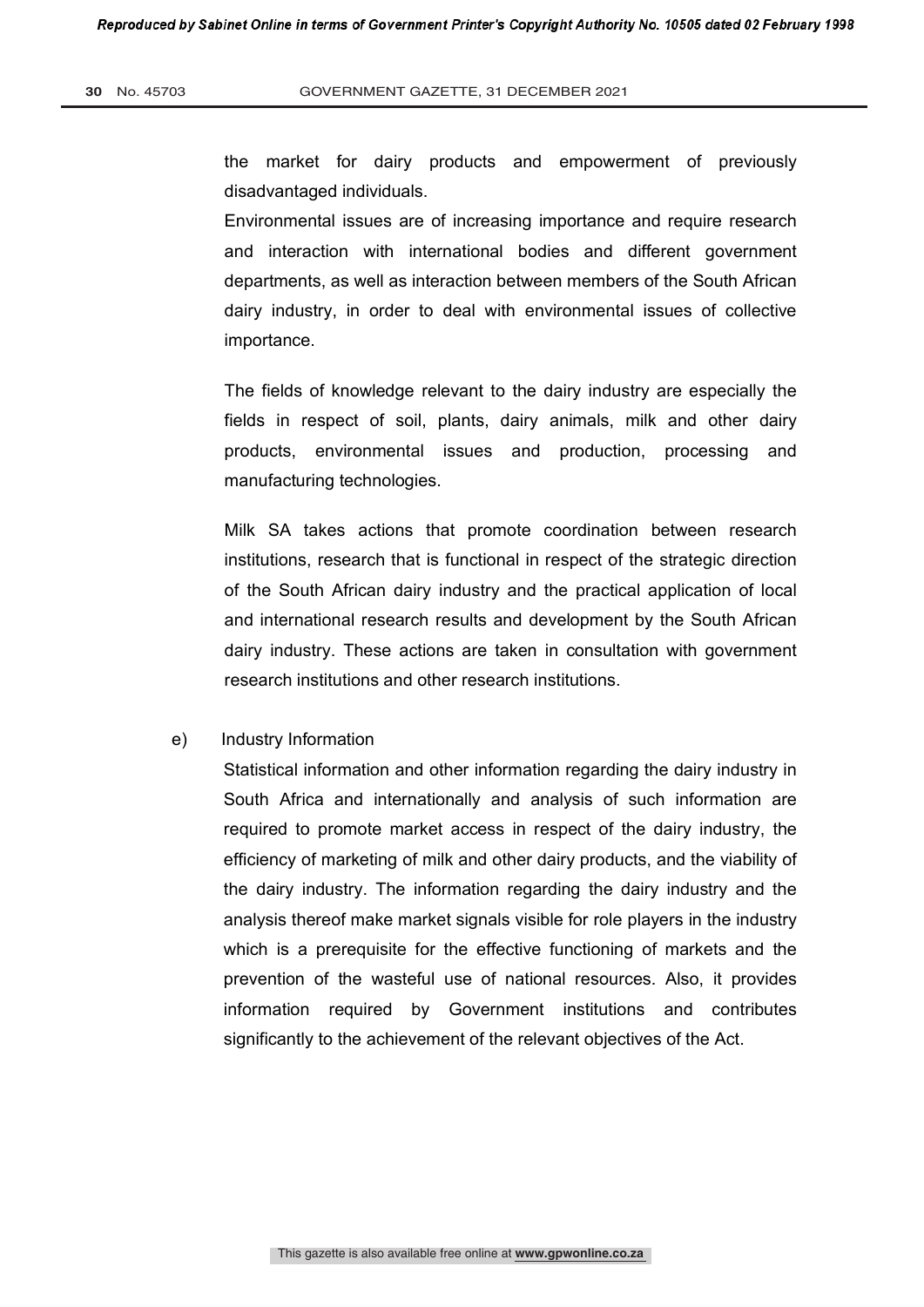# f) Dairy technical skills and knowledge development

The dairy industry demands employees with specialised dairy technical skills and knowledge and the provision of such skills and knowledge is of crucial importance to facilitate transformation in the industry and the competitiveness of the industry, which is a prerequisite for the growth of the industry and transformation in the dairy industry;

Some of the actions to promote skills and knowledge can only be dealt with by projects of Milk SA financed by Milk SA from income from the levies. The reason for this is that such actions are of true collective interest, the actions cannot be financed in any other way, and it is required to enable people to obtain officially recognised part or full qualifications. The specific actions are:

- $\triangleright$  Continuous evaluation in order to determine whether due to factors like technology development, changing production and manufacturing procedures and requirements set by relevant bodies in the public sector, amendment is necessary of, for example, the curriculum, learning materials, assessment tools and qualifications;
- $\triangleright$  Interactions in respect of acts, regulations, policies and procedures regarding knowledge and skills development in light of the needs of the dairy industry, with the authoritative bodies in the public sector and representatives of other industries; and
- $\triangleright$  Guidance in respect of skills and knowledge development to members of the dairy industry and promotion of it.

The requested levies can in no way impact negatively on any of the matters set out in section 2 (2) and section 2 (3) of the Act.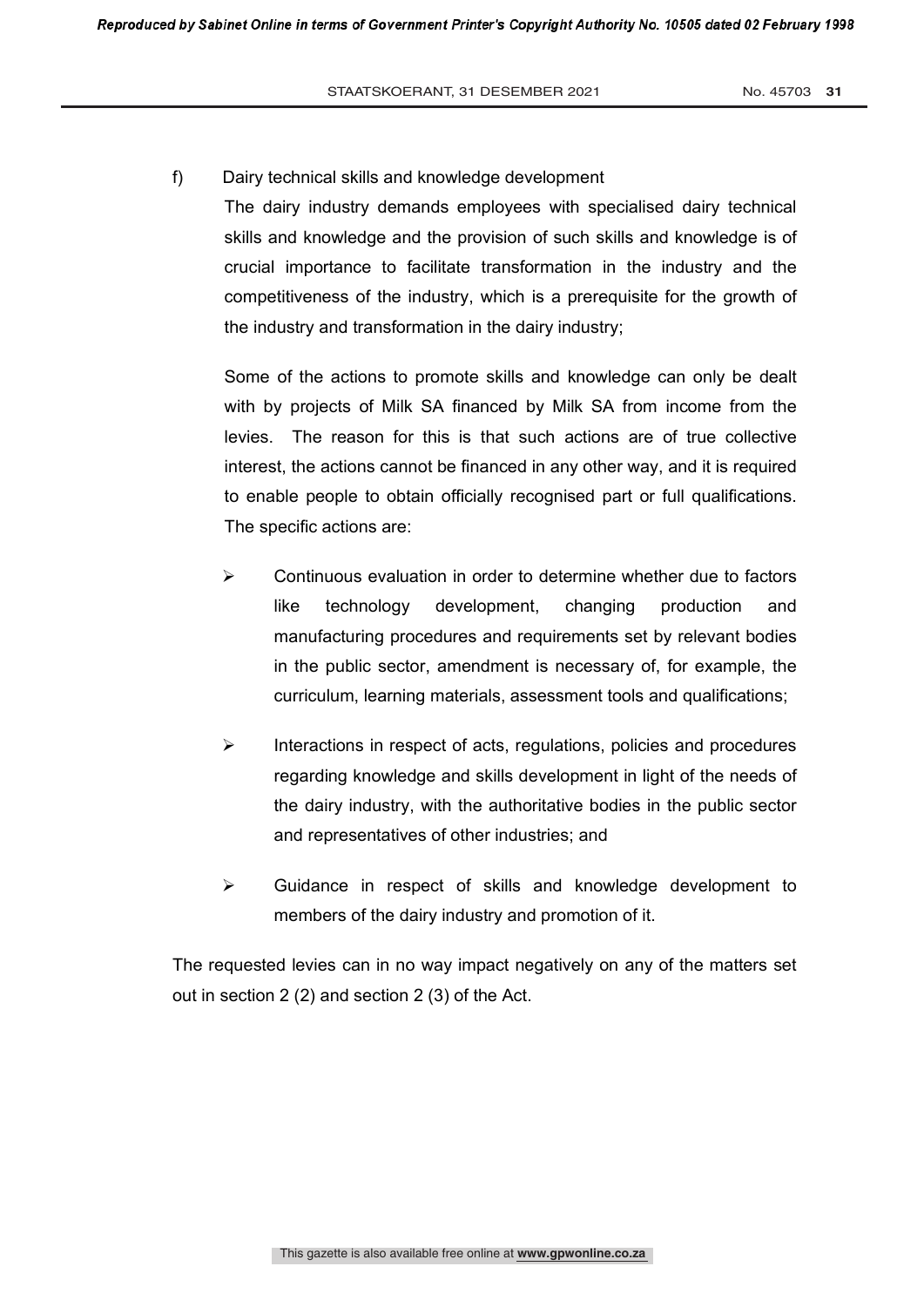Collectively, the requested measure will create a more viable dairy industry that will enhance the matters set out in section 2 (3) of the Act namely food security, number of employment opportunities and fair labour practice.

- 8. The expenditure of the income from the levies during the period in respect of which the levies exist, shall be determined in such way that:
	- (a) not more than 10 per cent of the income from the levies be spend on the administration of the measure described in this schedule, and
	- (b) at least 20 per cent of the income from the levies is spend on empowerment of previously disadvantaged individuals.
- 9. The collection of the levies and the use of the income from the levies by Milk SA, shall be annually subject to audit by the Auditor-General.
- 10. Confidential information of any person subject to the statutory measure, obtained by Milk SA through the implementation, administration and enforcement of this statutory measure, shall be dealt with by Milk SA in accordance with section 23 (2) of the Act.

The guideline prices for milk and other dairy products shall be as follows:

| <b>Customs</b><br>Tariff | <b>Product Description</b>                                                                         | Guideline<br><b>Prices</b> | Levy as a percentage of the<br>quideline price |               |               |      |
|--------------------------|----------------------------------------------------------------------------------------------------|----------------------------|------------------------------------------------|---------------|---------------|------|
| Classifi-                |                                                                                                    | R/kg                       | 2022                                           | 2023          | 2024          | 2025 |
| cation                   |                                                                                                    |                            | $\frac{0}{0}$                                  | $\frac{0}{0}$ | $\frac{0}{0}$ | %    |
| 04.01                    | Milk and<br>cream, not concentrated<br>nor<br>containing added sugar or other sweetening<br>matter | 5.50                       | 0.31                                           | 0.32          | 0.33          | 0.34 |
| 04.02                    | Milk and cream, concentrated or containing<br>added sugar or other sweetening matter               | 75.00                      | 0.21                                           | 0.22          | 0.23          | 0.24 |

# **Guideline prices**